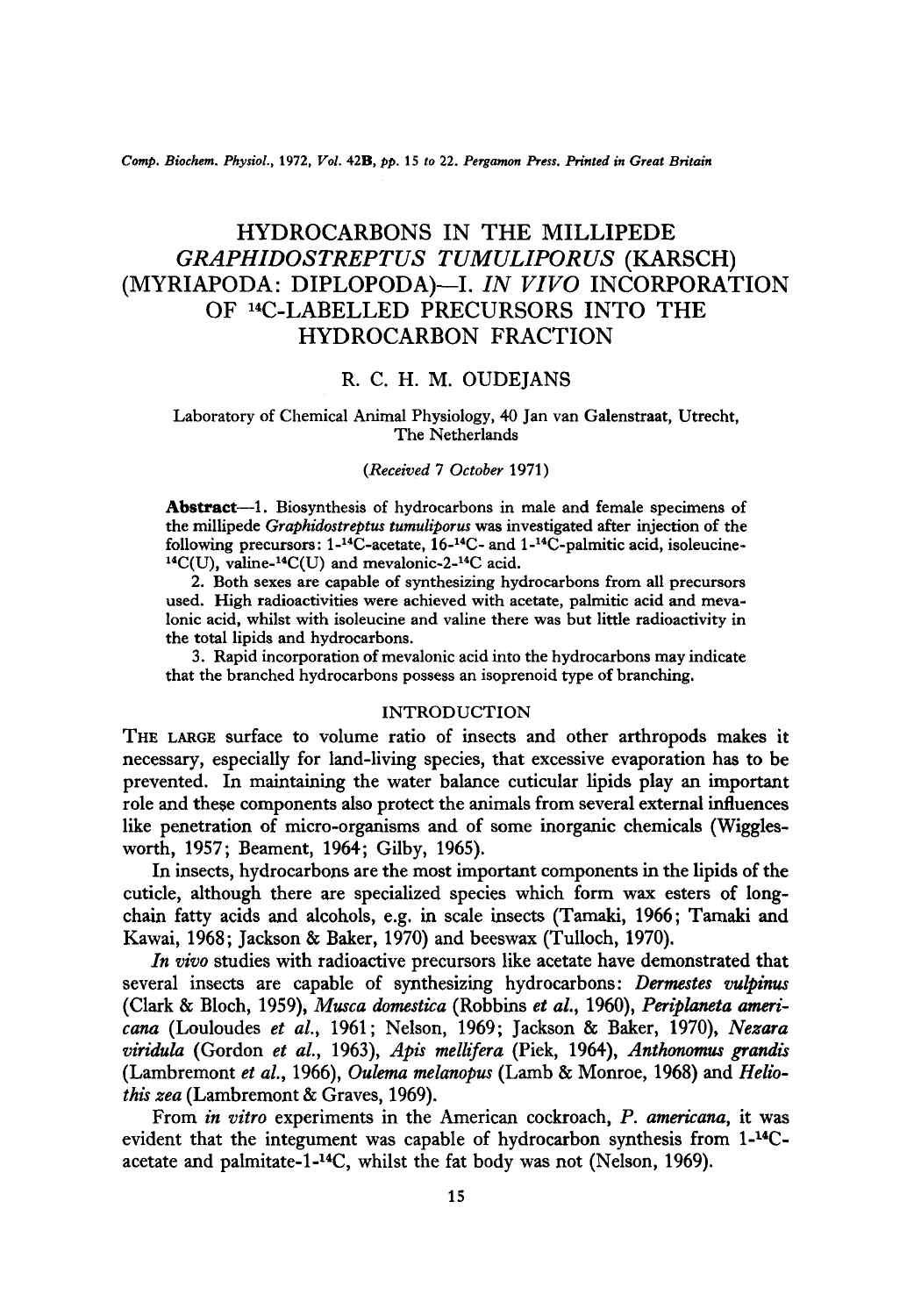Jackson & Baker (1970) provided evidence for incorporation of labelled fatty acids and several other precursors into the hydrocarbons of the same species, supplying the view of a direct or indirect relationship between fatty acid and hydrocarbon synthesis (Albro & Dittmer, 1970; Kolattukudy, 1970a, b). Hydrocarbon biosynthesis of arthropods other than insects has scarcely been reported. Zandee (1964, 1967) has provided data for the millipede *Graphidostreptus tumuliporus* and the spider *Avicularia avicularia.* After injection of the animals with 1-14C-acetate the hydrocarbon fractions appeared to be highly radioactive, especially those from *Graphidostreptus.* In the study of Ross & Monroe (1970) results are given from the tarantula *(Aphonepelma* sp.) and the scorpion *Centruroides sculpturatus.* 

The present paper reports the incorporation of the following precursors into the hydrocarbons of the millipede *G. tumuliporus*:  $1$ -<sup>14</sup>C-acetate,  $1$ -<sup>14</sup>C- and 16-<sup>14</sup>C-palmitic acid, L-valine-<sup>14</sup>C(U), L-isoleucine-<sup>14</sup>C(U) and DL-mevalonic-2-<sup>14</sup>C acid.

The results are presented for males and females separately, because important differences in fatty acid metabolism exist between both sexes of this species, as reported recently by us (Oudejans *et al.,* 1971a, b; Van der Horst *et al.,* 1972). The structure and composition of the hydrocarbon fractions will be dealt with in the next papers of this series (Oudejans, 1972).

#### MATERIALS AND METHODS

Some 200 specimens of the millipede *Graphidostreptus tumuliporus* (Karsch) were received from the "Institut Fondamental d'Afrique Noire" (I.F.A.N.), Dakar, Senegal in October 1970.

Radioactive precursors were purchased from New England Nuclear. Five males and five females were injected each with 10  $\mu$ c Na-1-<sup>14</sup>C-acetate (sp. act. 2 mc/mM); twenty-one males and six females each with 1.85  $\mu$ c 1<sup>-14</sup>C-palmitic acid (sp. act. 9.9 mc/mM); eighteen males and six females each with  $2 \mu c$  16-<sup>14</sup>C-palmitic acid (sp. act. 51.2 mc/mM); fifteen females each with 3.33  $\mu$ c L-isoleucine-<sup>14</sup>C(U) (sp. act. 273 mc/mM); six males and nineteen females each with  $2 \mu c$  L-valine-<sup>14</sup>C(U) (sp. act. 219 mc/mM); twenty-two males and three females each with 2  $\mu$ c DL-mevalonic-2-<sup>14</sup>C acid (sp. act. 5.8 mc/mM).

Incubations with a supply of water but deprived of food lasted for 24 hr (in the acetate group for only 3 hr) at  $24-25^{\circ}$ C, and were ended by deep-freezing the animals at  $-26^{\circ}$ C after anaesthetizing them with ether.

Lipids were extracted with chloroform-methanol as described earlier (Oudejans *et al.,*  1971a).

Hydrocarbons were obtained by chromatography of the unsaponifiable lipids on alumina (Merck) (Voogt, 1970) or by chromatography of parts of the total lipid on Florisil (Carroll, 1961).

Radioactivities of all fractions were determined with a Packard liquid scintillation spectrometer, Model 2420.

# RESULTS

The quantities of the isolated total lipids and hydrocarbons are summarized in Table 1.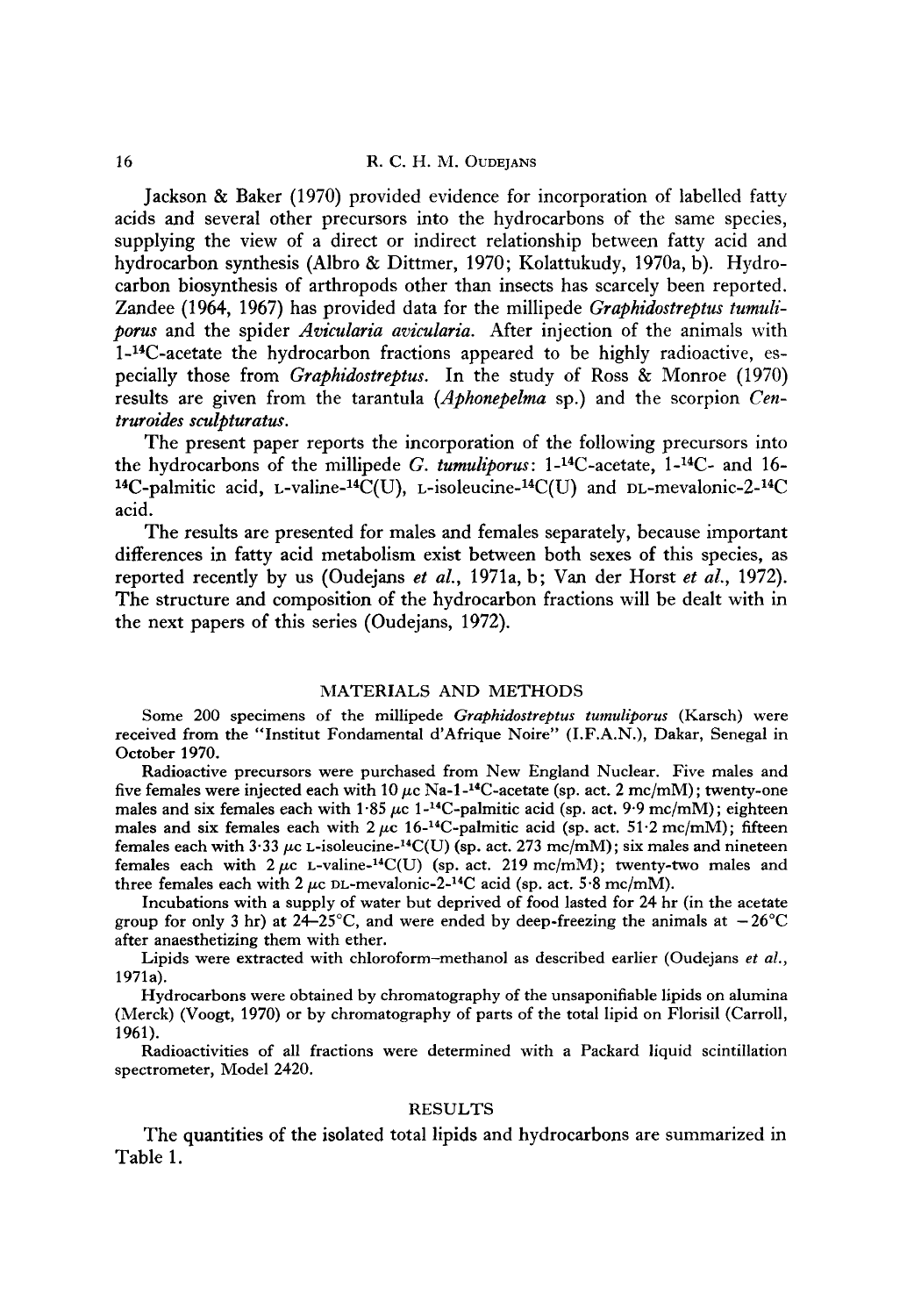| Precursor                                | No. of animals      | Fresh weight<br>G  | (% of fresh weight)<br>Total lipids | $Hydroarbons(\%0 of lipids)$ |
|------------------------------------------|---------------------|--------------------|-------------------------------------|------------------------------|
| Na-1- <sup>14</sup> C-acetate            | 5 males + 5 females | 108.4              | 3.43                                | 3.06                         |
| 1- <sup>14</sup> C-palmitic acid         | 21 males            |                    |                                     | 2.94                         |
|                                          | 6 females           | 180.8<br>106.8     | 2.32                                | 2.20                         |
| 16- <sup>14</sup> C-palmitic acid        | 18 males            |                    |                                     | 2.93<br>2.13                 |
|                                          | 6 females           | $\frac{1329}{631}$ | 2.36                                |                              |
| $-Isoleucine-14C(U)$                     | 15 females          | 201.0              | 4.80                                | 2.43                         |
| L-Valine- <sup>14</sup> C(U)             | 6 males             |                    |                                     | 3.60                         |
|                                          | 19 females          | 52.3<br>251.9      | $2.34$<br>6.42                      |                              |
| acid<br>DL-Mevalonic-2- <sup>14</sup> C- | 22 males            | 157.5              | $2.41$<br>4.12                      | 2.93<br>1.93                 |
|                                          | 3 females           | 36.7               |                                     |                              |

17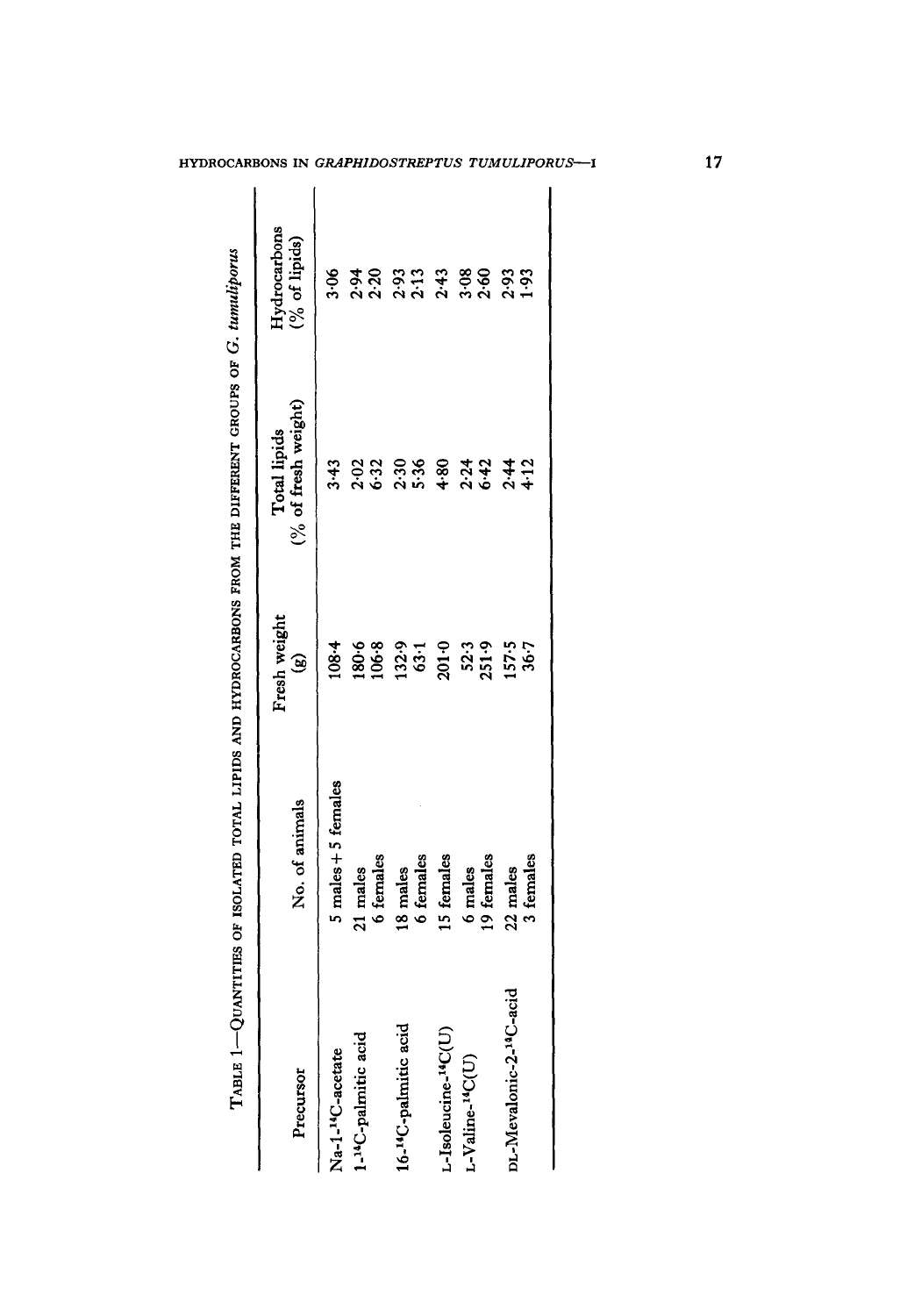|                                      |                |                                                |                                                                                                                                                                                                                                                                                |                                             | Hydrocarbons                                                           |                                                                                                                                                                                                                                |
|--------------------------------------|----------------|------------------------------------------------|--------------------------------------------------------------------------------------------------------------------------------------------------------------------------------------------------------------------------------------------------------------------------------|---------------------------------------------|------------------------------------------------------------------------|--------------------------------------------------------------------------------------------------------------------------------------------------------------------------------------------------------------------------------|
|                                      |                |                                                | Total lipids                                                                                                                                                                                                                                                                   |                                             |                                                                        | Percentage of<br>the total                                                                                                                                                                                                     |
| Precursor                            | Sex            | Dis/min<br>per mg                              | Percentage of<br>njected dose                                                                                                                                                                                                                                                  | Dis/min<br>per mg                           | Percentage of<br>injected dose                                         | in the lipids<br>radioactivit                                                                                                                                                                                                  |
| Na-1- <sup>14</sup> C-acetate        | Male & Female  | 10,439                                         | 17.50                                                                                                                                                                                                                                                                          |                                             | 4.58                                                                   |                                                                                                                                                                                                                                |
|                                      |                |                                                |                                                                                                                                                                                                                                                                                |                                             |                                                                        |                                                                                                                                                                                                                                |
| 1- <sup>14</sup> C-palmitic acid     | Male<br>Female |                                                |                                                                                                                                                                                                                                                                                | 93,022<br>27,071<br>27,08<br>37,175<br>7879 |                                                                        |                                                                                                                                                                                                                                |
|                                      |                |                                                |                                                                                                                                                                                                                                                                                |                                             |                                                                        |                                                                                                                                                                                                                                |
| 16- <sup>14</sup> C-palmitic acid    | Male<br>Female |                                                |                                                                                                                                                                                                                                                                                |                                             |                                                                        |                                                                                                                                                                                                                                |
| L-Isoleucine- <sup>14</sup> C(U)     | Female         | 21,684<br>3822<br>23,217<br>6802<br>102<br>102 | $93.36$<br>$98.35$<br>$98.35$<br>$98.35$<br>$98.35$<br>$98.35$<br>$98.35$<br>$98.35$<br>$98.35$<br>$98.35$<br>$98.35$<br>$98.35$<br>$98.35$<br>$98.35$<br>$98.35$<br>$98.35$<br>$98.35$<br>$98.35$<br>$98.35$<br>$98.35$<br>$98.35$<br>$98.35$<br>$98.35$<br>$98.35$<br>$98.3$ | 194<br>613<br>87                            | $3.43$<br>$1.53$ $0.53$<br>$1.43$ $0.63$<br>$0.53$<br>$0.53$<br>$0.55$ | $x_6$ : $x_8$ $x_9$ $x_9$ $x_9$ $x_9$ $x_9$ $x_9$ $x_9$ $x_9$ $x_9$ $x_9$ $x_9$ $x_9$ $x_9$ $x_9$ $x_9$ $x_9$ $x_9$ $x_9$ $x_9$ $x_9$ $x_9$ $x_9$ $x_9$ $x_9$ $x_9$ $x_9$ $x_9$ $x_9$ $x_9$ $x_9$ $x_9$ $x_9$ $x_9$ $x_9$ $x_$ |
| L-Valine- <sup>14</sup> C(U)         |                |                                                |                                                                                                                                                                                                                                                                                |                                             |                                                                        |                                                                                                                                                                                                                                |
|                                      | Male<br>Female |                                                |                                                                                                                                                                                                                                                                                |                                             |                                                                        |                                                                                                                                                                                                                                |
| DL-Mevalonic-2- <sup>14</sup> C-acid | Male           |                                                |                                                                                                                                                                                                                                                                                | 9746<br>9479                                |                                                                        |                                                                                                                                                                                                                                |
|                                      | Female         | 2354                                           |                                                                                                                                                                                                                                                                                |                                             |                                                                        |                                                                                                                                                                                                                                |

| .<br>.<br>.<br>.                                                                                                                                                                                                                                                                                                                                                                                                                                                       |
|------------------------------------------------------------------------------------------------------------------------------------------------------------------------------------------------------------------------------------------------------------------------------------------------------------------------------------------------------------------------------------------------------------------------------------------------------------------------|
|                                                                                                                                                                                                                                                                                                                                                                                                                                                                        |
| l                                                                                                                                                                                                                                                                                                                                                                                                                                                                      |
| <b>THERE IS THE</b><br>֖֖֖֧֧֧֖֧֚֚֚֚֚֚֚֚֚֚֚֚֚֚֚֚֚֚֚֚֚֚֚֚֚֚֚֚֚֚֚֬֡֝֓֝֓֝֬֝<br>i                                                                                                                                                                                                                                                                                                                                                                                           |
| $\vdots$                                                                                                                                                                                                                                                                                                                                                                                                                                                               |
| .<br>5<br>֚֚֡֝<br>֧֚֝                                                                                                                                                                                                                                                                                                                                                                                                                                                  |
| $\label{eq:1} \begin{array}{ll} \mathcal{L}_{\mathcal{A}}(\mathbf{r},\mathbf{r}) & = & \mathcal{L}_{\mathcal{A}}(\mathbf{r},\mathbf{r}) = \mathcal{L}_{\mathcal{A}}(\mathbf{r},\mathbf{r}) = \mathcal{L}_{\mathcal{A}}(\mathbf{r},\mathbf{r}) = \mathcal{L}_{\mathcal{A}}(\mathbf{r},\mathbf{r}) = \mathcal{L}_{\mathcal{A}}(\mathbf{r},\mathbf{r}) = \mathcal{L}_{\mathcal{A}}(\mathbf{r},\mathbf{r}) = \mathcal{L}_{\mathcal{A}}(\mathbf{r},\mathbf{r}) = \mathcal{$ |
|                                                                                                                                                                                                                                                                                                                                                                                                                                                                        |
| $\mathbf{I}$<br>ļ                                                                                                                                                                                                                                                                                                                                                                                                                                                      |

18

# R. C. H. M. OUDEJANS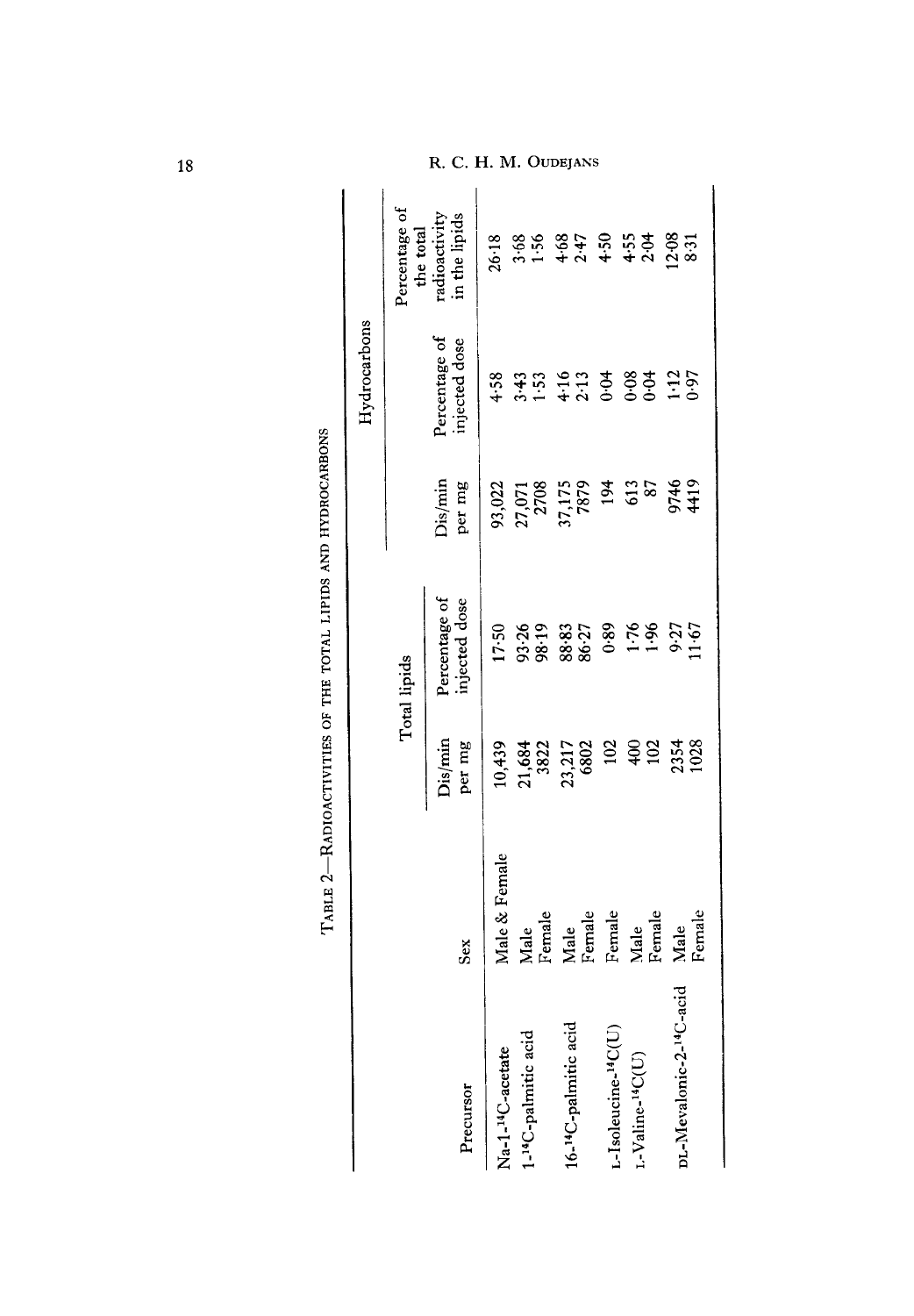The lipid content of the male specimens of *G. tumuliparus* ranged from 2.02 to 2.44 per cent of the fresh weight, whilst that of the females was between 4.12 and  $6.42$  per cent.

The rather variable lipid content of females can be explained from the fact that these animals often contain variable amounts of eggs, of which the lipids constitute as much as 14.45 per cent of the fresh weight (Van der Horstet *aL,* 1972).

Hydrocarbons constitute 2.93-3.08 and 1.93-2.50 per cent of the total lipids of males and females, respectively. Because of the variable glyceride content in the females the percentage of hydrocarbons is less constant than in the males. In Table 2 the radioactivities of the total lipids and hydrocarbons are shown expressed as specific radioactivity in dpm/mg and as the percentage of the total injected dose. Moreover, the radioactivities of the hydrocarbons are expressed as a percentage of the radioactivity incorporated into the total lipids.

From all precursors used incorporation of the label into the hydrocarbons occurred.

It is remarkable that in the group injected with 1-<sup>14</sup>C-acetate more than onequarter of the total lipid radioactivity is found in this fraction.

The interpretation of the values obtained from the 1-<sup>14</sup>C- and 16-<sup>14</sup>C-palmitic acid groups is more difficult. As palmitic acid is a lipid *per se* one will find nearly all radioactivity in the total lipids---even if no incorporation occurs---in contrast with other precursors from which lipids have to be synthesized.

Over 90 per cent of this injected acid appeared to be incorporated directly into the glycerides and phospholipids (Oudejans, unpublished data), by which the radioactivity in the hydrocarbons is not as high in comparison with the acetate group. In the mevalonic acid group some 10 per cent of the total lipid radioactivity occurred in the hydrocarbon fraction. Only in the animals injected with the labelled amino acids isoleucine and valine the incorporation into the total lipids and hydrocarbons is very low, although they are precursors of branched-chain fatty acids and hydrocarbons (Kaneda, 1967; Albro & Dittmer, 1969; Kolattukudy, 1970a).

#### DISCUSSION

Male as well as female specimens of the millipede *G. tumuliporus* are capable of synthesizing hydrocarbons from all precursors used (Table 2). The specific radioactivities of the hydrocarbons are in nearly all groups higher than those of the total lipids. After injection with 1-14C-acetate the labelling of the hydrocarbon fraction is very high (more than 26 per cent of the radioactivity in the total lipids), especially if the low specific radioactivity of the injected acetate (2 mc/mM) is taken into account.

The data obtained from other arthropods agree with these findings, but usually the percentage of the label in the hydrocarbons is much lower (Louloudes *et al.,*  1961; Lambremont & Graves, 1969; Ross & Monroe, 1970).

Moreover, the incorporation of 1-14C-acetate into the hydrocarbons of *Graphidostreptus* is a very fast process: even after an incubation period of only 15 min much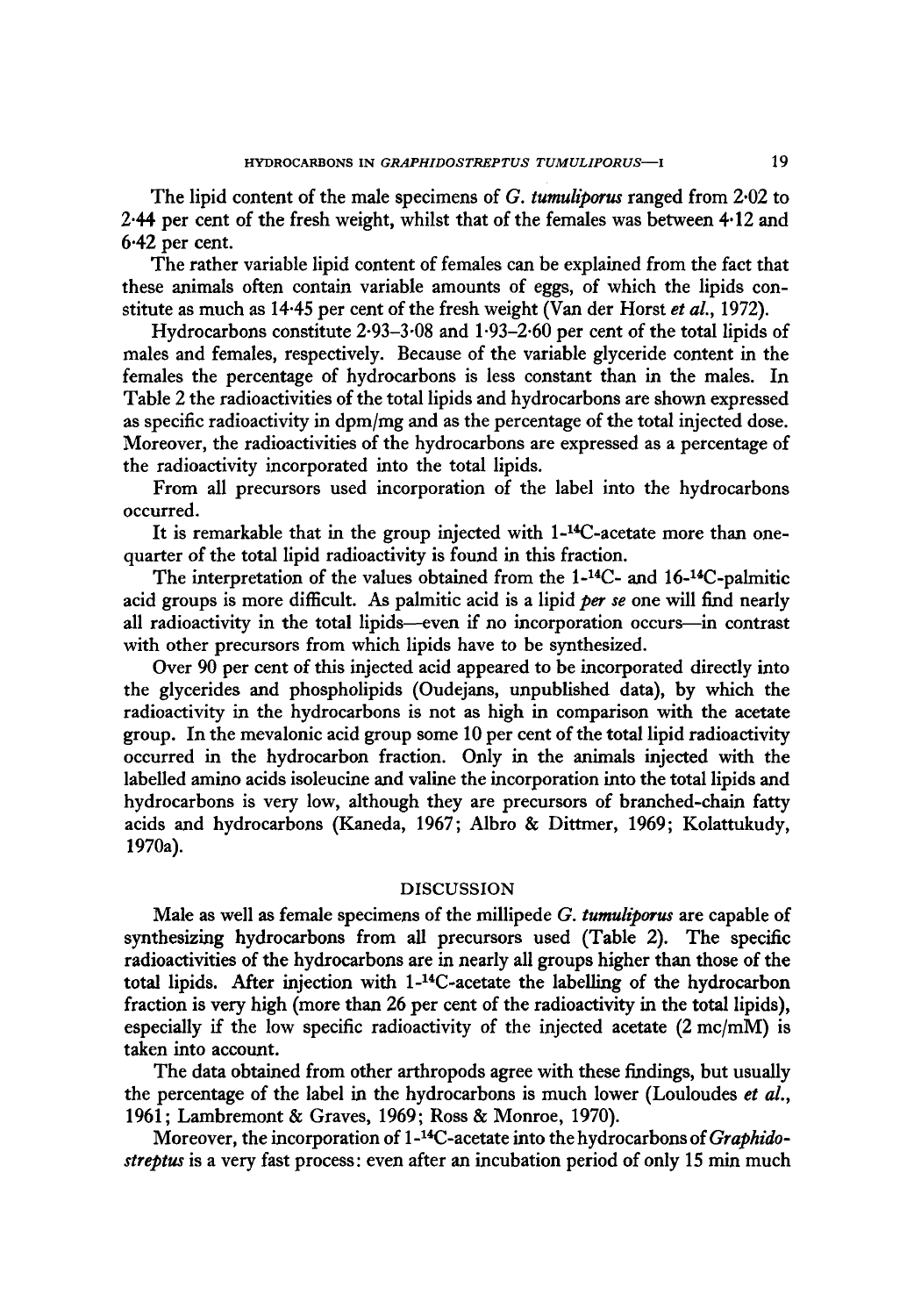of the radiolabel was found in the hydrocarbons (Oudejans, unpublished data). In order to determine the nondecarboxylative and decarboxylative mode of incorporation of fatty acids into hydrocarbons, 16-14C - and 1-14C-palmitic acid were used, respectively.

If the different doses and specific radioactivities of both precursors are taken into account, the specific radioactivity of the hydrocarbons of the  $16$ -<sup>14</sup>C-palmitic acid group would have been five times higher than that of the group with the carboxyl-labelled analogue, if direct incorporation into the hydrocarbons by a condensation mechanism without loss of the carboxyl carbon atom takes place.

In view of this it is clear from Table 2 that in the  $1-14C$ -palmitic acid group the incorporation is much higher than the expected value.

If there is only incorporation of acetyl-SCoA into the hydrocarbons a higher incorporation with 1-<sup>14</sup>C-palmitic acid would have been expected.

However, it is unlikely to assume that the high radioactivity of the hydrocarbons in the 16-14C-palmitic acid group has been arisen only from labelled acetyl-SCoA formed by  $\beta$ -oxidation. It is more probable that in this millipede a condensation as well as an elongation-decarboxylation mechanism are active in synthesizing hydrocarbons (Albro & Dittmer, 1970; Kolattukudy, 1970a, b).

Clear differences between 1-14C - and 16-14C-palmitic acid incorporation into hydrocarbons are reported by Jackson & Baker (1970) for *Periplaneta americana*  and by Albro *et al.* (1970) for the microorganism *Sarcina lutea.* 

Recently we reported also a high radioactivity in the hydrocarbons of the snail *Cepaea nemoralis* after injection of the animals with 16-<sup>14</sup>C-palmitic acid (Van der Horst & Oudejans, 1972).

Incorporation of the branched amino acids into the hydrocarbons was very low (only 0.04-0.08 per cent of the injected dose), probably because most of the branched-chain hydrocarbons of *G. tumuliporus* possess an isoprenoid nature rather than an *iso* and *anteiso* type of branching.

Indeed, the results obtained from injection with mevalonic acid (3,5-dihydroxy-3-methyl valeric acid) as a precursor of isoprenoids point to a very rapid incorporation of this unit with 5 carbon atoms, although incorporation of some degradation products like acetate or other small moieties is possible.

Usually experiments with mevalonic acid are carried out in order to determine squalene and sterol biosynthesis or formation of triterpenoids. Some data on incorporation of mevalonic acid into the total hydrocarbon fractions of several molluscs are given by Voogt (1970). From arthropods only, Kaplanis *et al.* (1961) made mention of incorporation of this precursor into hydrocarbons of the house fly, *Musca domestica.* 

From all these data it is obvious that in this millipede hydrocarbons are synthesized very rapidly and to a large extent. Hydrocarbon biosynthesis of this species will be investigated in more detail by *in vivo* and *in vitro* experiments.

*Acknowledgements--The* author wishes to thank Professor Dr. D. I. Zandee and Dr. D. J. van der Horst for their interest and for reading the manuscript.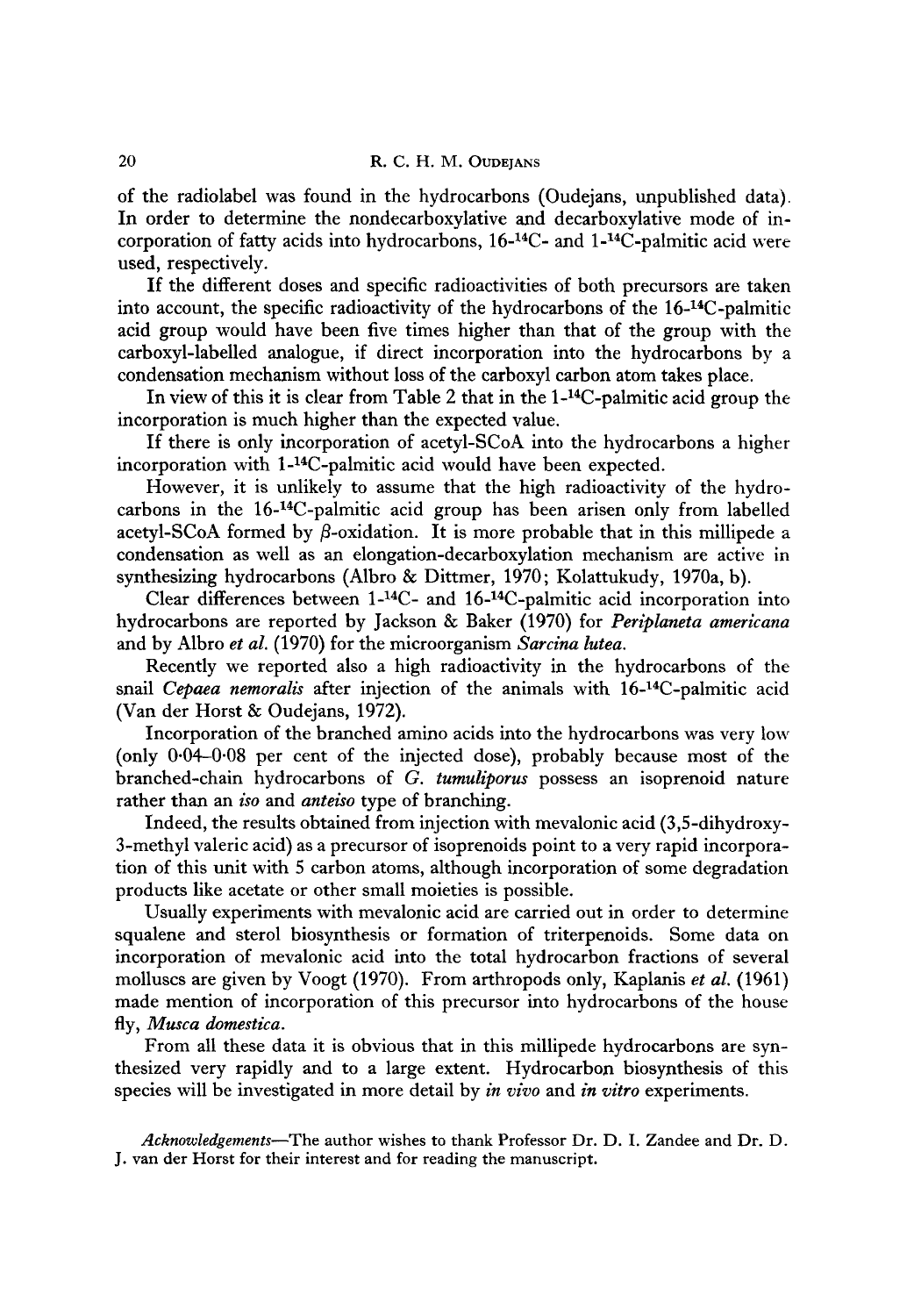#### REFERENCES

- ALBRO P. W. & DITTMER J. C. (1969) The biochemistry of long-chain, non-isoprenoid hydrocarbons--II. The incorporation of acetate and the aliphatic chains of isoleucine and valine into fatty acids and hydrocarbons by *Sarcina lutea in vivo. Biochemistry 8,*  953-959.
- ALBRO P. W. & DITTMER J. C. (1970) Bacterial hydrocarbons: occurrence, structure and metabolism. *Lipids* 5, 320-325.
- ALBRO P. W., MEEHAN T. D. & DITTMER J. C. (1970) Intermediate steps in the incorporation of fatty acids into long-chain, non-isoprenoid hydrocarbons by lysates of *Sarcina lutea. Biochemistry* 9, 1893-1898.
- BEAMENT J. W. L. (1964) The active transport and passive movement of water in insects. *Adv. Insect Physiol.* 2, 67-129.
- CARROLL K. K. (1961) Separation of lipid classes by chromatography on Florisil. *y. Lipid Res.* 2, 135-141.
- CLARK A. J. & BLOCH K. (1959) The absence of sterol synthesis in insects. *I*, *biol. Chem.* 234, 2578-2582.
- GILBY A. R. (1965) Lipids and their metabolism in insects. *A. Rev. Ent.* 10, 141-160.
- GORDON H. T., WATERHOUSE D. F. & GILBY A. R. (1963) Incorporation of <sup>14</sup>C-acetate into scent constitutents by the green vegetable bug. *Nature, Lond.* 197, 818.
- JACKSON L. L. & BAKER G. L. (1970) Cuticular lipids of insects. *Lipids* 5, 239-246.
- KANEDA T. (1967) Biosynthesis of long-chain hydrocarbons—I. Incorporation of L-valine, L-threonine, L-isoleucine and L-leucine into specific branched-chain hydrocarbons in tobacco. *Biochemistry* 6, 2023-2032.
- KAPLANIS J. N., DUTKY R. C. & ROBBINS W. E. (1961) The incorporation of 2-C<sup>14</sup>-mevalonate into house fly lipids. *Ann. ent. Soe. Am. 54,* 114-116.
- KOLATTUKUDY P. E. (1970a) Plant waxes. *Lipids* 5, 259-275.
- KOLATTUKUDY P. E. (1970b) Biosynthesis of cuticular lipids. *Ann. Rev. Plant. Physiol.* **21,**  163-192.
- LAMB N. J. & MONROE R. E. (1968) Lipid synthesis from acetate-1-<sup>14</sup>C by the cereal leaf beetle, *Oulema melanopus. Ann. ent. Soc. Am.* 61, 1164-1166.
- LAMBREMONT E. N., BUMGARNER J. E. & BENNETT A. F. (1966) Lipid biosynthesis in the boll weevil *(Anthonomus grandis* Boheman) (Coleoptera: Curculionidae). Distribution of radioactivity in the principal lipid classes synthesized from <sup>14</sup>C-acetate. *Comp. Biochem. Physiol.* 19, 417-429.
- LAMBREMONT E. N. & GRAVES J. B.  $(1969)$  Incorporation of acetete-1-<sup>14</sup>C into neutral lipids and phospholipids during late developmental stages of *Heliothis zea. Comp. Biochem. Physiol.* 30, 347-357.
- LOULOUDES S. J., KAPLANIS J. N., ROBBINS W. E. & MONROE R. E. (1961) Lipogenesis from C14-acetate by the American cockroach. *Ann. ent. Soc. Am. 54,* 99-103.
- NELSON D. R. (1969) Hydrocarbon synthesis in the American cockroach. *Nature, Lond.*  221, 854-855.
- OUDEJANS R. C. H. M. (1972) Composition of the saturated hydrocarbons from males, females, and eggs of the millipede, *Graphidostreptus tumuliporus. J. Insect Physiol.* **18** (In press).
- OUDEJANS R. C. H. M., VAN DER HORST D. J. & VAN DONGEN J. P. C. M. (1971b) Isolation and identification of cyclopropane fatty acids from the millipede *Graphidostreptus tumuliporus* (Karsch) (Myriapoda: Diplopoda). *Biochemistry* **10,** 4938-4941.
- OUDEIANS R. C. H. M., VAN DER HORST D. J. & ZANDEE D. I. (1971a) Fatty acid composition of the millipede *Graphidostreptus tumuliporus* (Karsch) (Myriapoda: Diplopoda). *Comp. Biochem. Physiol.* **40B**, 1-6.
- PIEK T. (1964) Synthesis of wax in the honey bee (Apis mellifera L.). J. Insect Physiol. 10, 563-572.